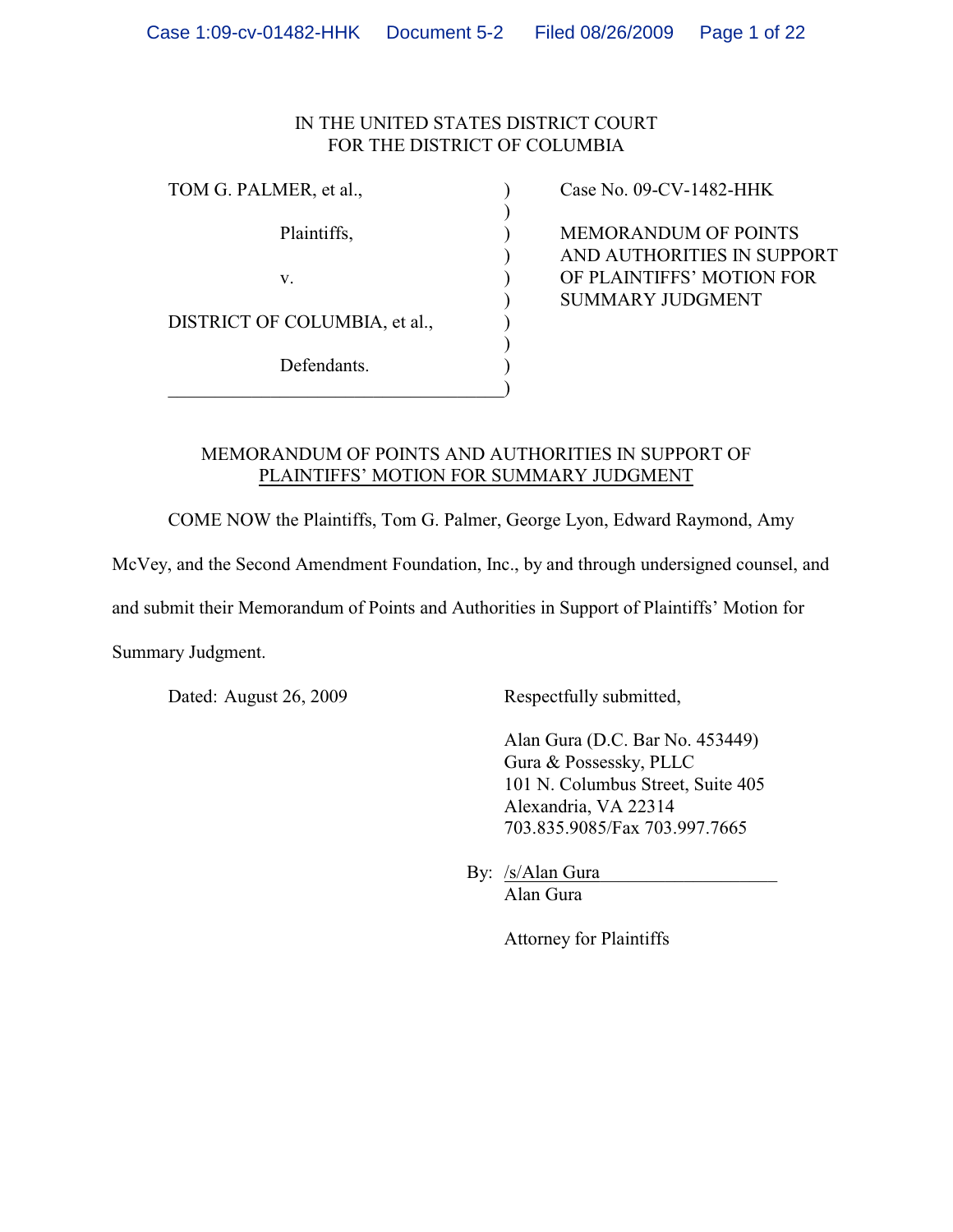# TABLE OF CONTENTS

| $\mathbf{I}$ . |                | THE SECOND AMENDMENT PROTECTS THE RIGHT             |
|----------------|----------------|-----------------------------------------------------|
| $\Pi$ .        |                | THE RIGHT TO BEAR ARMS MAY NOT BE CONDITIONED       |
|                | A <sub>1</sub> | Defendants' Residence-Based Discrimination Violates |
|                | <b>B.</b>      | Defendants' Residence-Based Discrimination Violates |
|                |                |                                                     |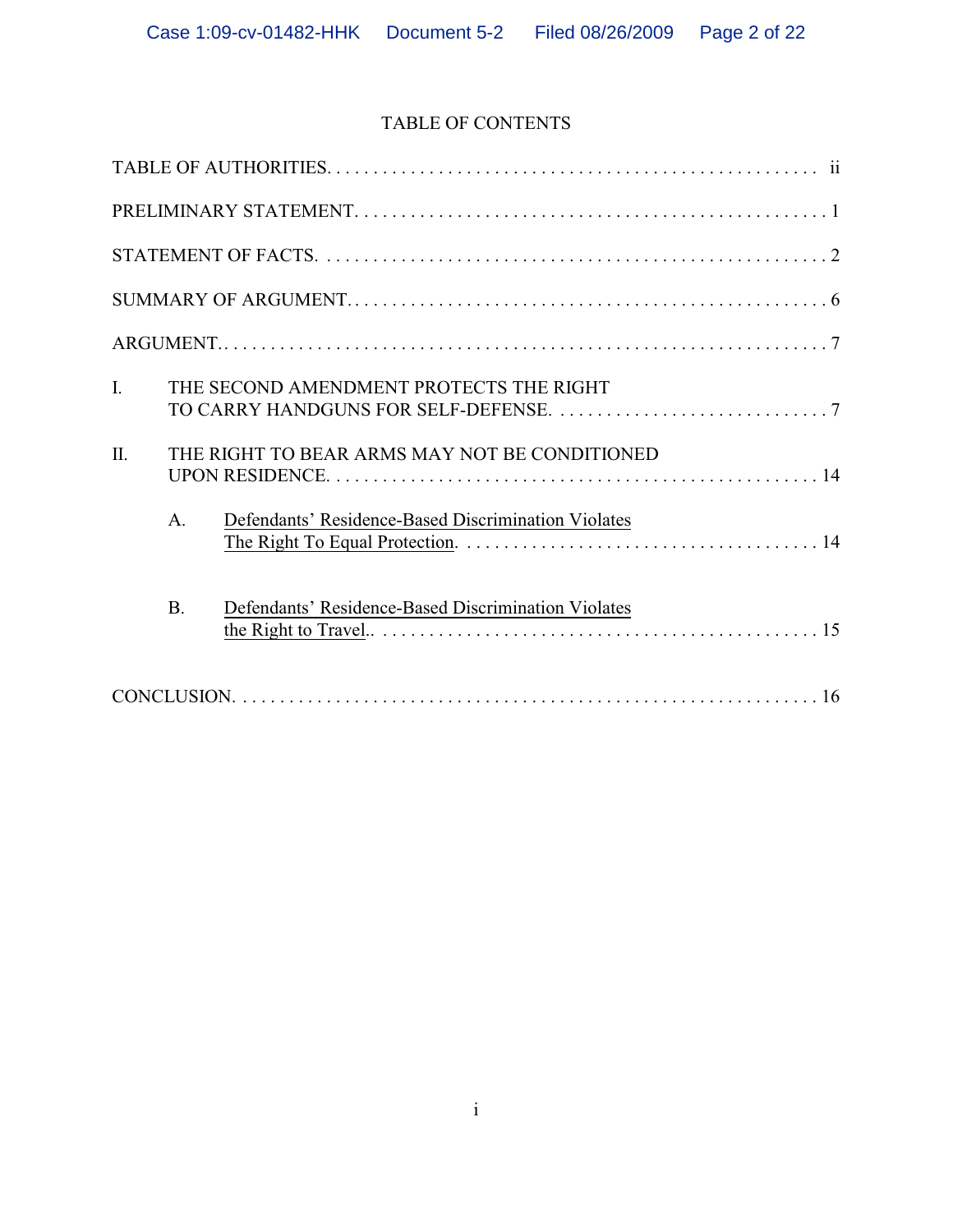# TABLE OF AUTHORITIES

| City of Cleburne v. Cleburne Living Center, 473 U.S. 432 (1985) 14 |
|--------------------------------------------------------------------|
|                                                                    |
|                                                                    |
|                                                                    |
|                                                                    |
|                                                                    |
| Hutchins v. District of Columbia,                                  |
|                                                                    |
|                                                                    |
|                                                                    |
| Mills v. District of Columbia, 571 F.3d 1304 (D.C. Cir. 2009) 16   |
|                                                                    |
|                                                                    |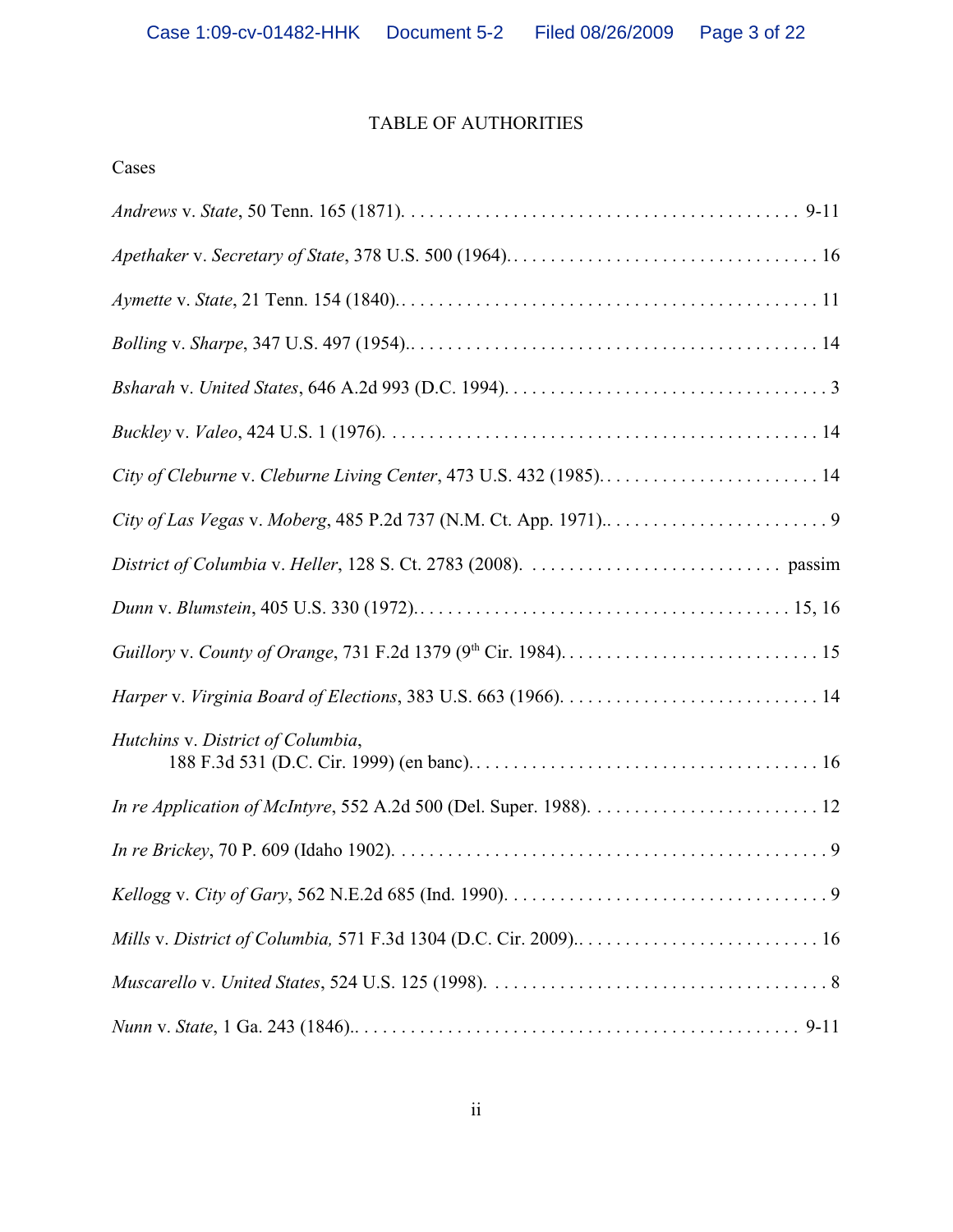# Constitutional Provisions

# Statutes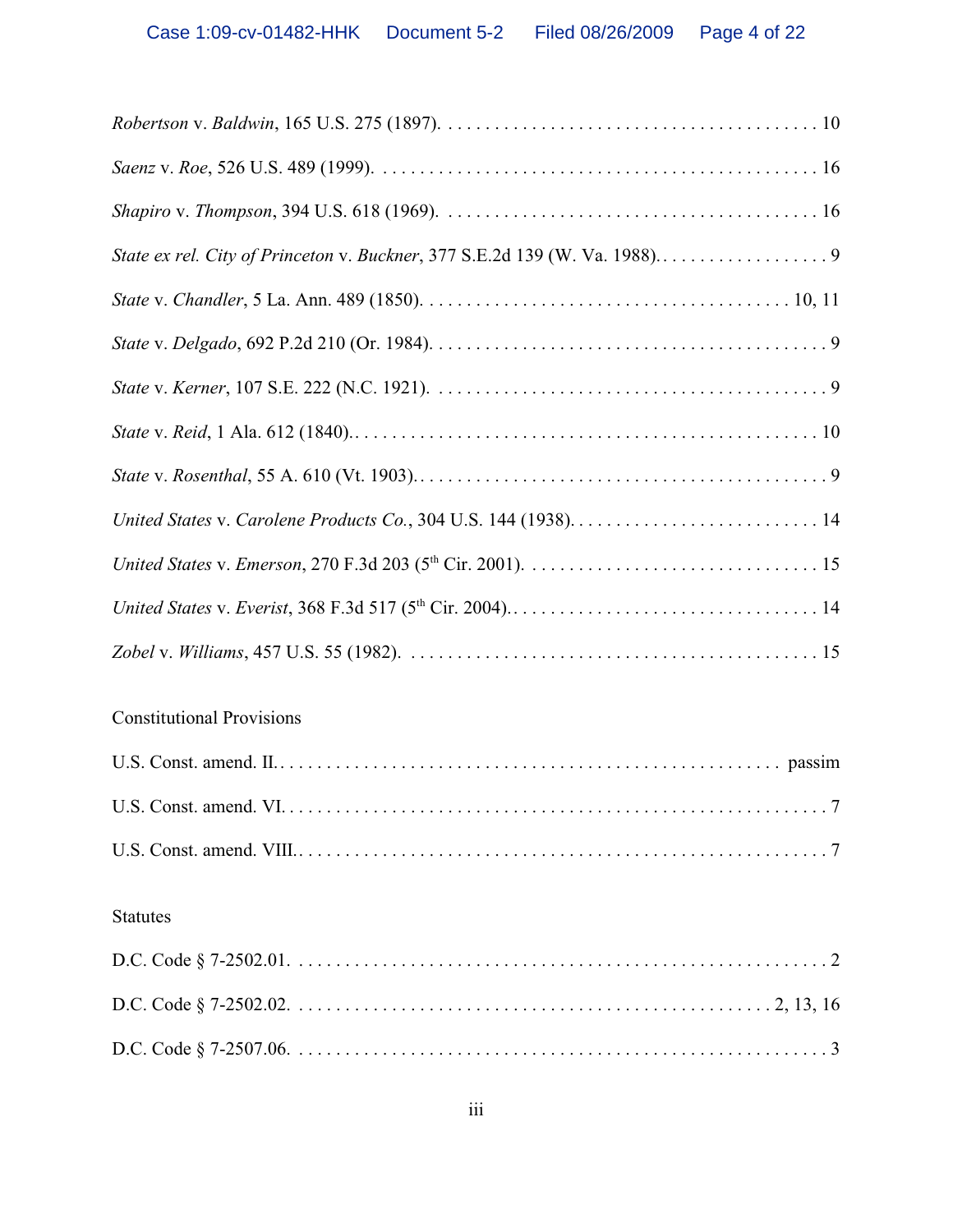| <b>Other Authorities</b>                                                                                                         |
|----------------------------------------------------------------------------------------------------------------------------------|
| Eugene Volokh, Implementing the Right to Keep<br>and Bear Arms for Self-Defense: An Analytic<br>Framework and a Research Agenda, |
|                                                                                                                                  |
|                                                                                                                                  |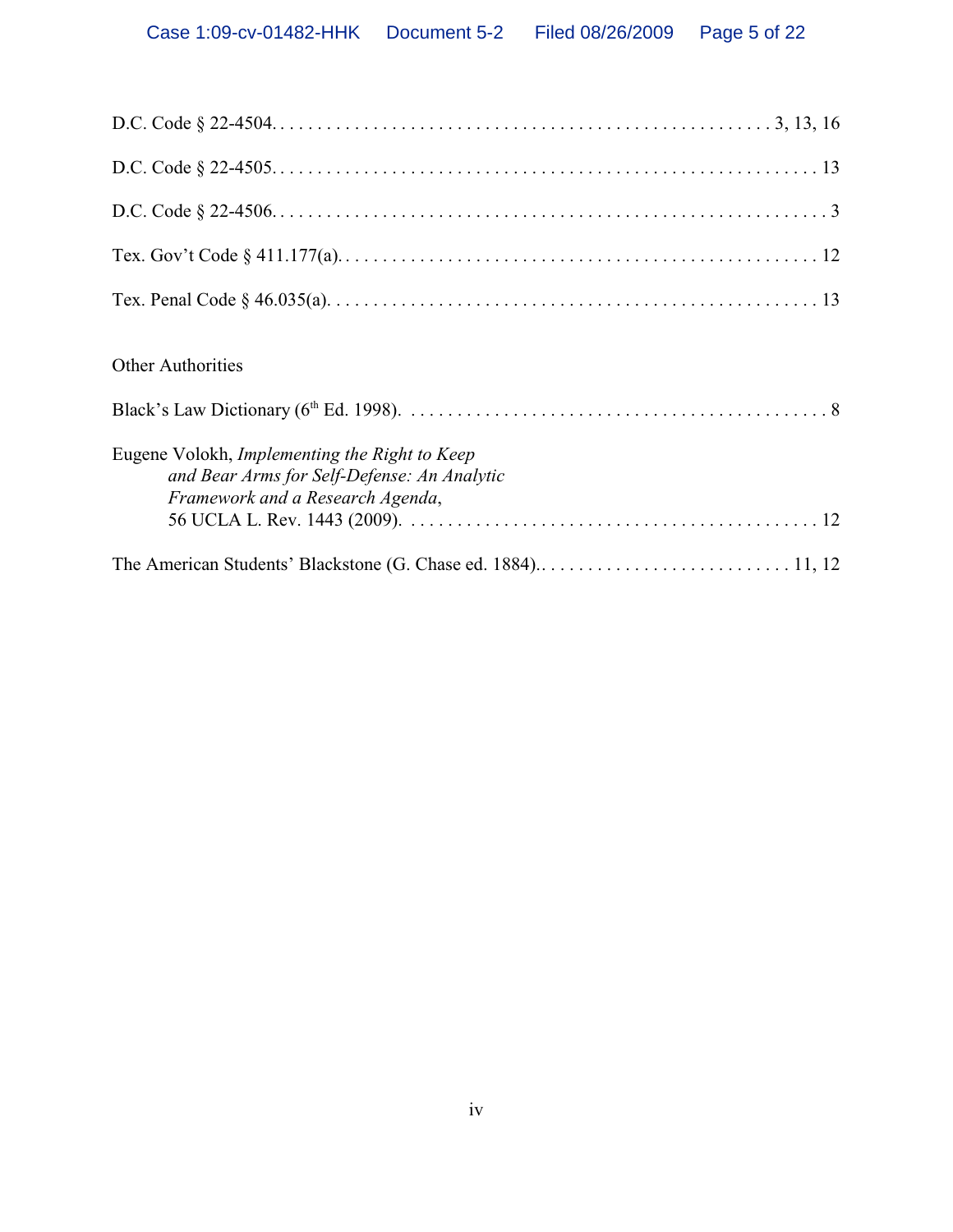## MEMORANDUM OF POINTS AND AUTHORITIES IN SUPPORT OF PLAINTIFFS' MOTION FOR SUMMARY JUDGMENT

#### PRELIMINARY STATEMENT

The Second Amendment contains two basic guarantees with respect to the right to arms: "keep and bear." U.S. Const., amend. II. Last year, the Supreme Court affirmed the D.C. Circuit's judgment striking down the District of Columbia's complete ban on the keeping of functional arms in the home, including a specific ban on the keeping of handguns. Now comes the time to eliminate the city's unconstitutional ban on the bearing of arms.

As with the earlier case, this action does not assert an absolute right to be free of gun regulations in the interest of public safety. The Supreme Court correctly advised that the right to bear arms can be restricted in sensitive places, limited to those which would be in lawful common use (including handguns), barred to particularly dangerous individuals, and restricted to lawful purposes. But none of these restrictions, which the District is free to enforce, is at issue here. The problem before the Court is a total ban on the exercise of the right to bear all arms, by all people, at all times, for all purposes.

The District's complete gun carry prohibition is not merely unconstitutional. It is also highly unusual, reflecting a condition that exists in just one of the fifty states (Illinois). In almost all states, and in most major American cities, the right to bear arms is well-established. Forty-one states generally allow individuals to arm themselves with functional handguns in public for selfdefense. In many of these states (including nearby Virginia), a permit is required only if the handgun is carried concealed. And in most of these states, a permit to carry a handgun is mandatorily available to qualified applicants. The remaining eight states implement discretionary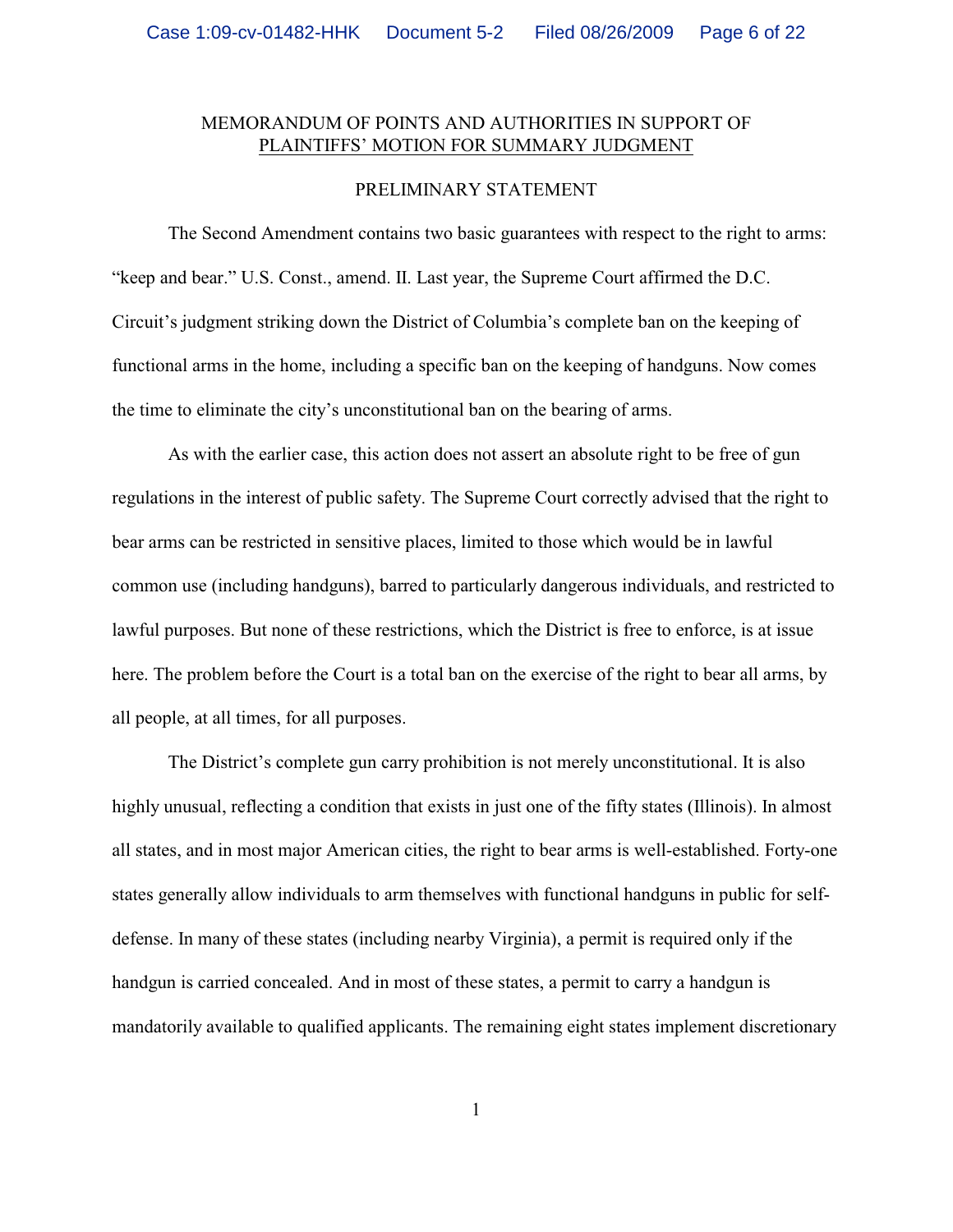licensing systems in an uneven fashion, though even in these states, residents can and do obtain licenses to carry handguns. Most states recognize at least some handgun carry permits issued by other states, and numerous states issue handgun carry permits to non-residents who meet the issuing state's qualifications.

This lawsuit seeks nothing more than to secure for individuals in the District the same right already enjoyed, without incident, by people in Atlanta, Dallas, Denver, Detroit, Philadelphia, Phoenix, Miami, and Seattle. How the District regulates the right to bear arms is largely up to the District, within constitutional limitations. But the city's ability to flatly prohibit the right's exercise is foreclosed by the Second Amendment.

#### STATEMENT OF FACTS

The basic facts are not in dispute. D.C. Code  $\S$  7-2502.01(a) provides that "no person or organization in the District shall possess or control any firearm, unless the person or organization holds a valid registration certificate for the firearm." Statement of Undisputed Material Fact ("UMF") 1. D.C. Code  $\S$  7-2502.02(a)(4) provides that individuals who are not retired police officers may only register a handgun "for use in self-defense within that person's home." UMF 2. Pursuant to this statutory limitation, Defendants District of Columbia and its Police Chief, Cathy Lanier, distribute handgun registration application forms requiring applicants to "give a brief statement of your intended use of the firearm and where the firearm will be kept." UMF 3.

Defendants maintain a custom, practice and policy of refusing to entertain gun registration applications by individuals who do not reside in the District of Columbia. Defendants require gun registration applicants submit "[p]roof of residency in the District of Columbia (e.g., a valid DC operator's permit, DC vehicle registration card, lease agreement for a residence in the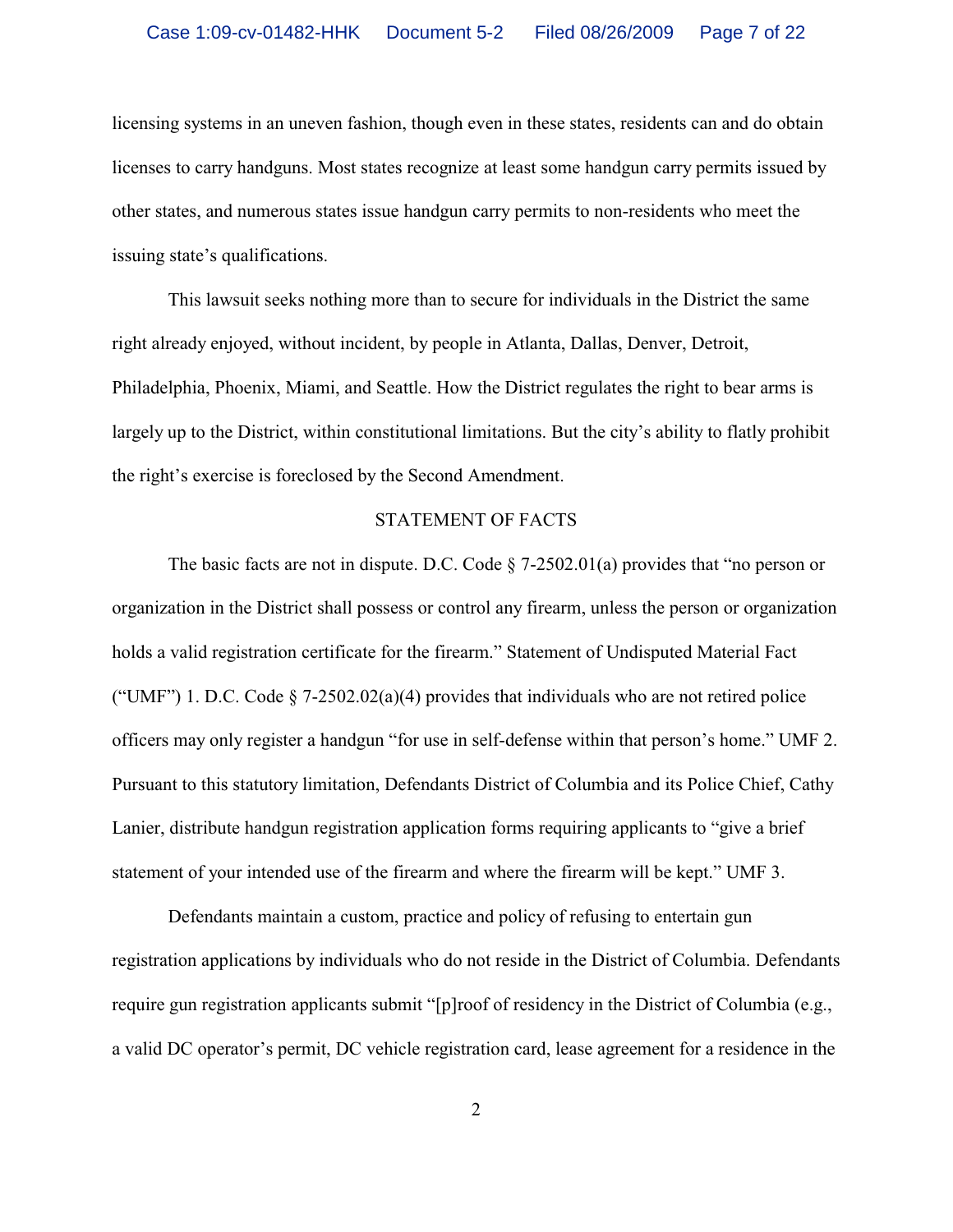District, the deed to your home, or other legal document showing DC residency)." UMF 4. A first violation of the District of Columbia's ban on the ownership or possession of unregistered handguns is punishable as a misdemeanor by a fine of up to \$1,000, imprisonment of up to one year, or both. A second offense is punishable as a felony by a fine of up to \$5,000, imprisonment of up to five years, or both. D.C. Code § 7-2507.06. UMF 5.

D.C. Code § 22-4504(a) provides, "[n]o person shall carry within the District of Columbia either openly or concealed on or about their person, a pistol, without a license issued pursuant to District of Columbia law, or any deadly or dangerous weapon capable of being so concealed." UMF 6. The first violation of this section by a non-felon is punishable by a fine up to \$5,000 and imprisonment of up to five years. UMF 7.

Former D.C. Code § 22-4506 empowered the District of Columbia's police chief to issue licenses to carry handguns to individuals, including to individuals not residing in the District of Columbia. UMF 8. However, it was Defendant District of Columbia's policy for many years to not issue such licenses. UMF 9. "It is common knowledge . . . that with very rare exceptions licenses to carry pistols have not been issued in the District of Columbia for many years and are virtually unobtainable." *Bsharah* v. *United States*, 646 A.2d 993, 996 n.12 (D.C. 1994). On December 16, 2008, the District of Columbia's City Council and Mayor repealed the Police Chief's authority to issue handgun carry licenses. UMF 10. Accordingly, the District of Columbia lacks any mechanism to issue handgun carry licenses to individuals. UMF 11.

Plaintiff Tom G. Palmer would carry a functional handgun in public for self-defense, but refrains from doing so because he fears arrest, prosecution, fine, and imprisonment as he does not possess a license to carry a handgun. UMF 12. Palmer sought to register a handgun in the District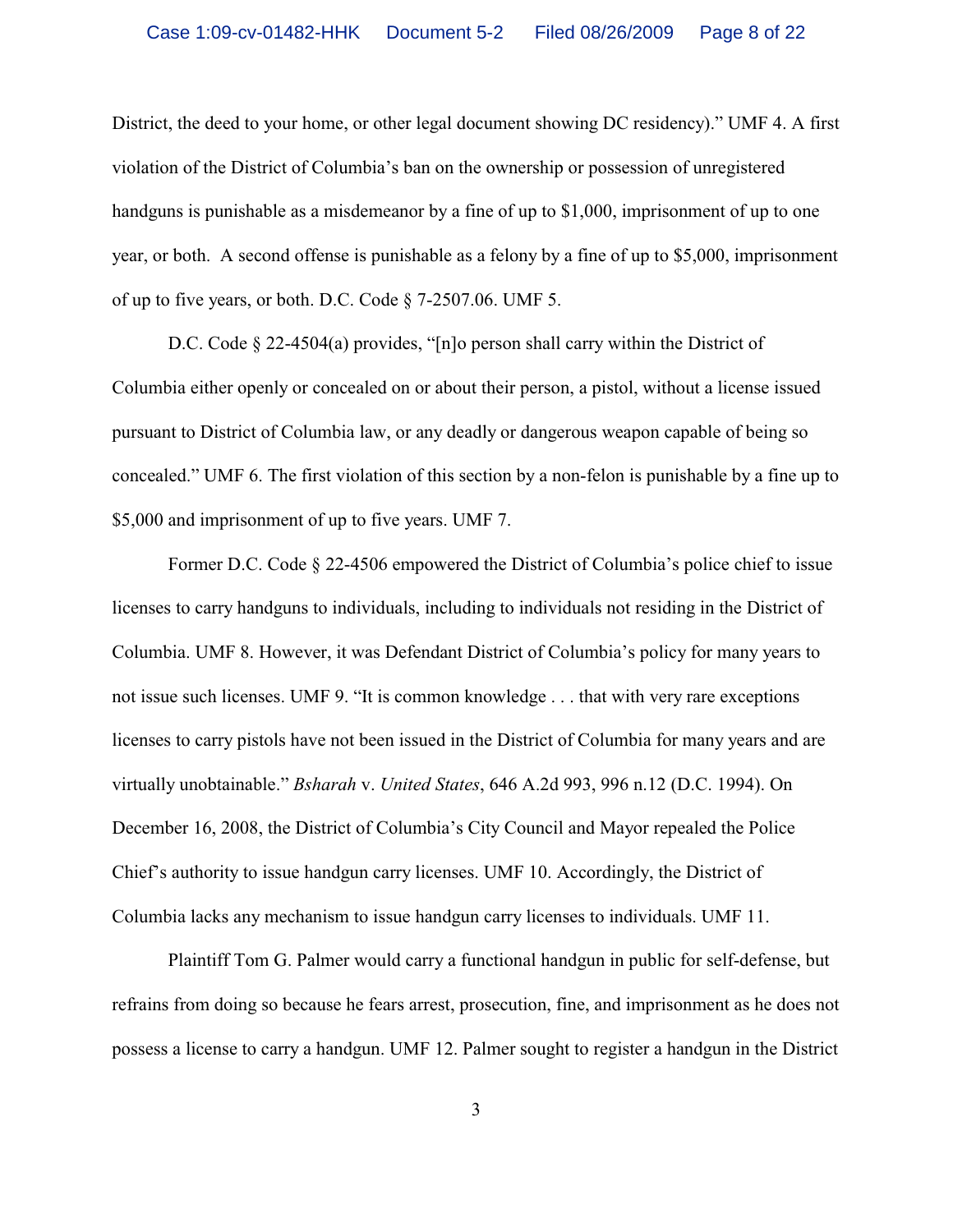of Columbia so that he might carry it for self-defense. UMF 13. On or about May 12, 2009, defendant Lanier denied plaintiff Palmer's application to register a handgun, for the following reason:

The intended use of the firearm as stated on your firearms registration application, "I intend to carry this firearm, loaded, in public, for self-defense, when not kept in my home" is unacceptable per the "Firearms Registration Emergency Amendment Act of 2008," which states that pistols may only be registered by D.C. residents for protection within the home.

UMF 14. Defendant Lanier subsequently approved Palmer's application to register the handgun for home self-defense. UMF 15.

Plaintiff George Lyon would carry a functional handgun in public for self-defense, but refrains from doing so because he fears arrest, prosecution, fine, and imprisonment as he does not possess a license to carry a handgun in Washington, D.C. UMF 16. Lyon is licensed to carry handguns by the states of Virginia, Utah, and Florida. He has approximately 240 hours of firearms training, of which approximately 140 hours relate specifically to handguns. UMF 17. Lyon sought to register a handgun in the District of Columbia so that he might carry it for selfdefense. UMF 18. On or about April 8, 2009, defendant Lanier denied plaintiff Lyon's application to register a handgun, for the following reason:

The intended storage and use of the firearm as stated on your firearms registration application, "carrying personal protection, keep at home or office" is unacceptable per the "Firearms Registration Emergency Amendment Act of 2008," which states that pistols may only be registered by D.C. residents for protection within the home.

UMF 19. Defendant Lanier subsequently approved Lyon's application to register the handgun for home self-defense. UMF 20.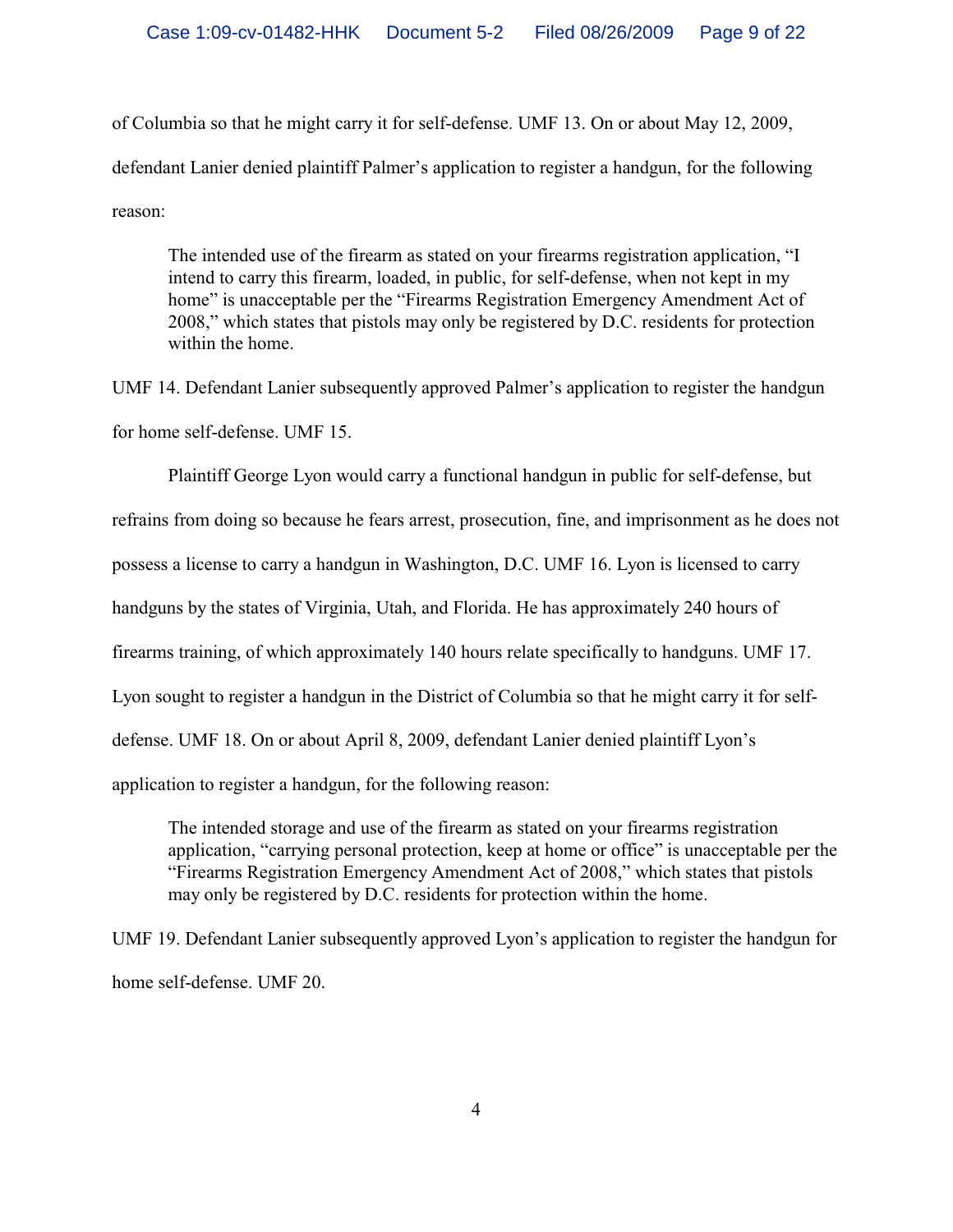Plaintiff Edward Raymond is currently enrolled as a student in the Franklin Pierce Law Center in New Hampshire. He is also employed as a Patent Examiner, and owns a home in Waldorf, Maryland. Raymond holds a Master of Business Administration degree, as well as a Master of Science degree in Electrical Engineering. He has started various successful businesses, and is an honorably discharged Navy veteran. UMF 21.

On April 6, 2007, Plaintiff Raymond was stopped by District of Columbia Police for allegedly speeding. UMF 22. At the time, Raymond held valid permits to carry a handgun issued by the states of Maryland and Florida, and he still holds those permits. UMF 23. Although Raymond was never charged with a traffic violation, he was charged with carrying a pistol without a license because his loaded handgun was located in his car's center console. UMF 24. Raymond subsequently pled guilty to misdemeanor possession of an unregistered firearm and unregistered ammunition. He successfully completed a sentence of probation. UMF 25.

Plaintiff Edward Raymond would carry a functional handgun in public for self-defense while visiting and traveling through Washington, D.C., but refrains from doing so because he fears another arrest and prosecution, as well as fine and imprisonment as he does not possess a license to carry a handgun in Washington, D.C. UMF 26. On June 26, 2009, Plaintiff Edward Raymond sought to register a handgun in the District of Columbia. He was refused an application form on account of his lack of residence in the District. UMF 27.

Plaintiff Amy McVey would carry a functional handgun in public for self-defense, but refrains from doing so because she fears arrest, prosecution, fine, and imprisonment as she does not possess a license to carry a handgun in Washington, D.C. UMF 28. McVey is licensed by the state of Virginia to publicly carry a handgun. UMF 29.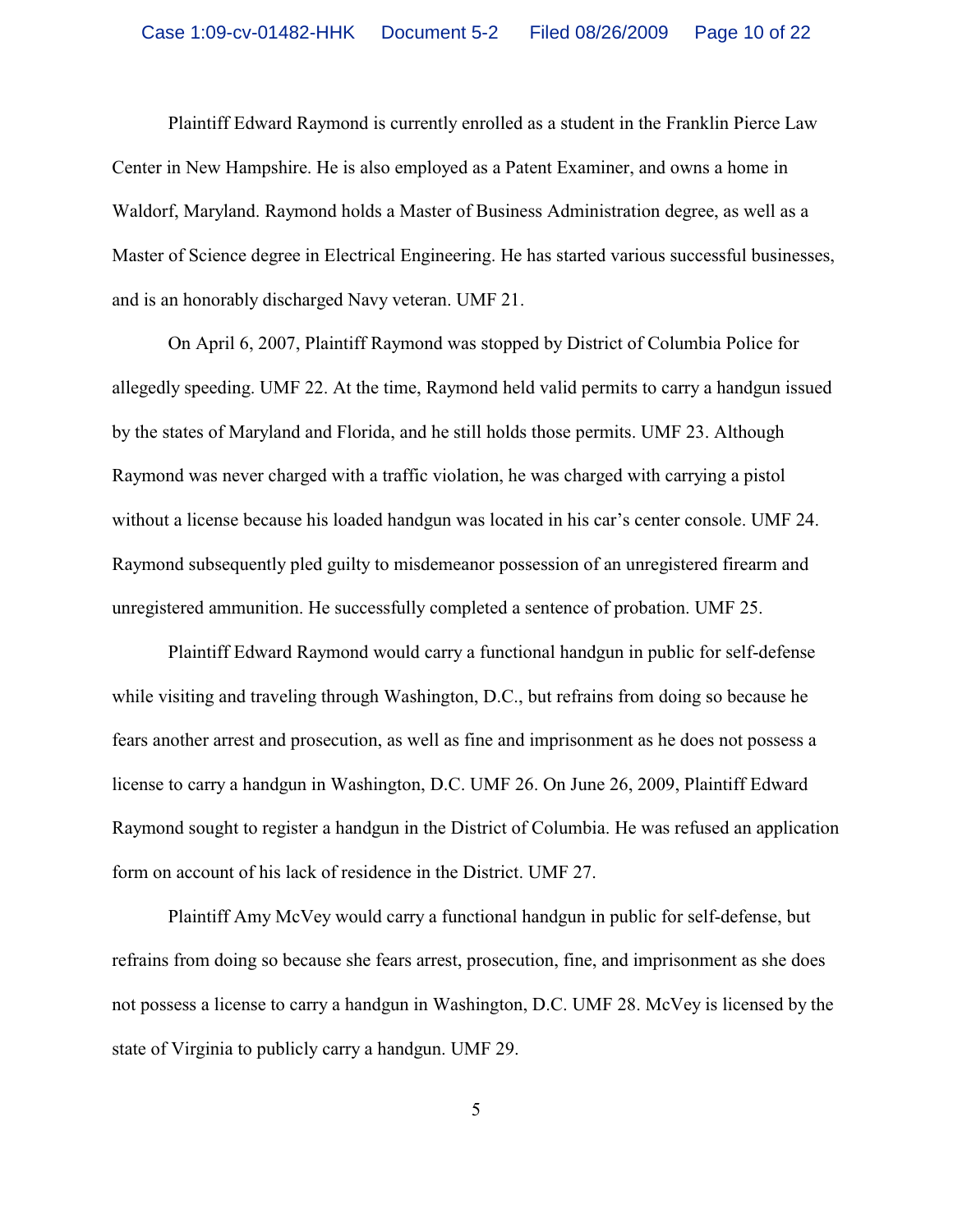Plaintiff Amy McVey sought to register a handgun in the District of Columbia so that she might carry it for self-defense. UMF 30. On July 7, 2009, defendant Lanier denied plaintiff McVey's application to register a handgun, for the following reason:

The intended storage and use of the firearm as stated on your firearms registration application, "I intend to carry the loaded firearm in public for self-defense when not stored in my home" is unacceptable per the "Firearms Registration Emergency Amendment Act of 2008," which states that pistols may only be registered by D.C. residents for protection within the home.

UMF 31.

Plaintiff Second Amendment Foundation, Inc. ("SAF") is a non-profit membership organization incorporated under the laws of Washington with its principal place of business in Bellevue, Washington. UMF 32. SAF has over 650,000 members and supporters nationwide, including Washington, D.C. UMF 33. The purposes of SAF include education, research, publishing and legal action focusing on the Constitutional right to privately own and possess firearms, and the consequences of gun control. UMF 34. SAF expends its resources encouraging exercise of the right to bear arms, and advising and educating its members, supporters, and the general public about the law with respect to carrying handguns in Washington, D.C. UMF 35. The issues raised by, and consequences of, Defendants' policies, are of great interest to SAF's constituency. UMF 36. Defendants' policies regularly cause the expenditure of resources by SAF as people turn to it for advice and information. UMF 37. Defendants' policies bar the members and supporters of SAF from obtaining permits to carry handguns. UMF 38.

#### SUMMARY OF ARGUMENT

The Second Amendment guarantees the right to carry handguns in public for self-defense. To be sure, this right is subject to a legitimate regulatory interest that has been recognized for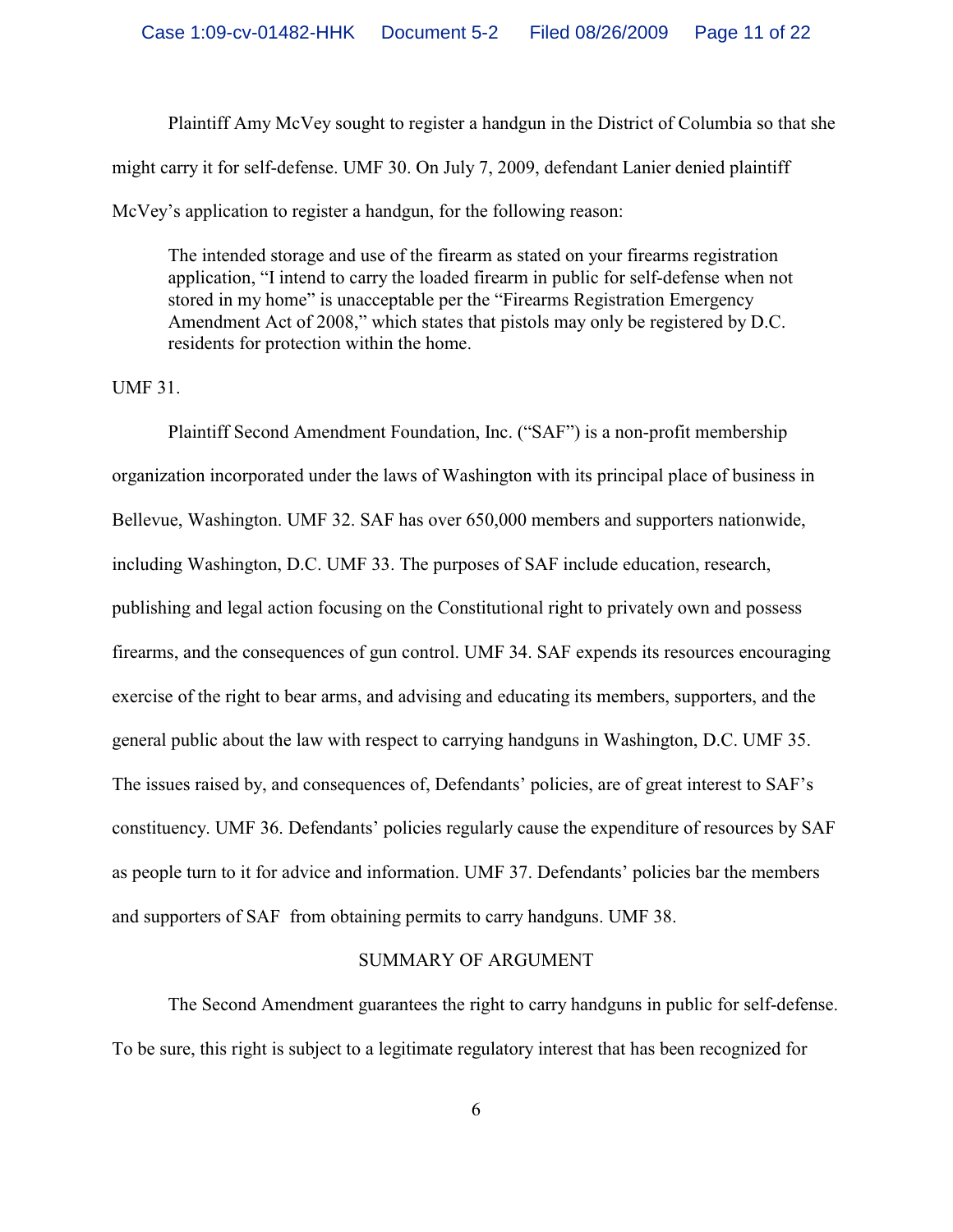centuries. However, throughout the centuries, it has always been well-understood that the state's regulatory interest does not sanction a complete ban on the carrying of handguns. The city's total ban is plainly unconstitutional.

Also unconstitutional is the Defendants' imposition of residency requirements for the exercise of Second Amendment rights. The Bill of Rights is enjoyed on equal terms by all visitors to our nation's capital. Restricting fundamental rights to city residents does not survive any standard of equal protection review, and violates not only the right to bear arms, but the right of travel as well.

Defendants have many options at their disposal. Assuming they wish to regulate the carrying of weapons, Defendants may, as suggested by their basic carrying statute, license the carrying of handguns much as they do the keeping of handguns. They may entirely proscribe the carrying of handguns in either a concealed or open manner. And they may restrict the carrying of handguns in sensitive places. But Plaintiffs do not ask the Court to legislate for the District, only to enjoin those practices and policies that violate the right to arms until the District conforms its conduct to constitutional requirements.

#### ARGUMENT

## I. THE SECOND AMENDMENT PROTECTS THE RIGHT TO CARRY HANDGUNS FOR SELF-DEFENSE.

The Second Amendment protects the right "to keep and bear arms." U.S. Const. amend. II. This syntax is not unique within the Bill of Rights. For example, the Sixth Amendment guarantees the right to a "speedy and public trial," U.S. Const. amend. VI, while the Eighth Amendment secures individuals from "cruel and unusual" punishment. U.S. Const. amend. VIII.

7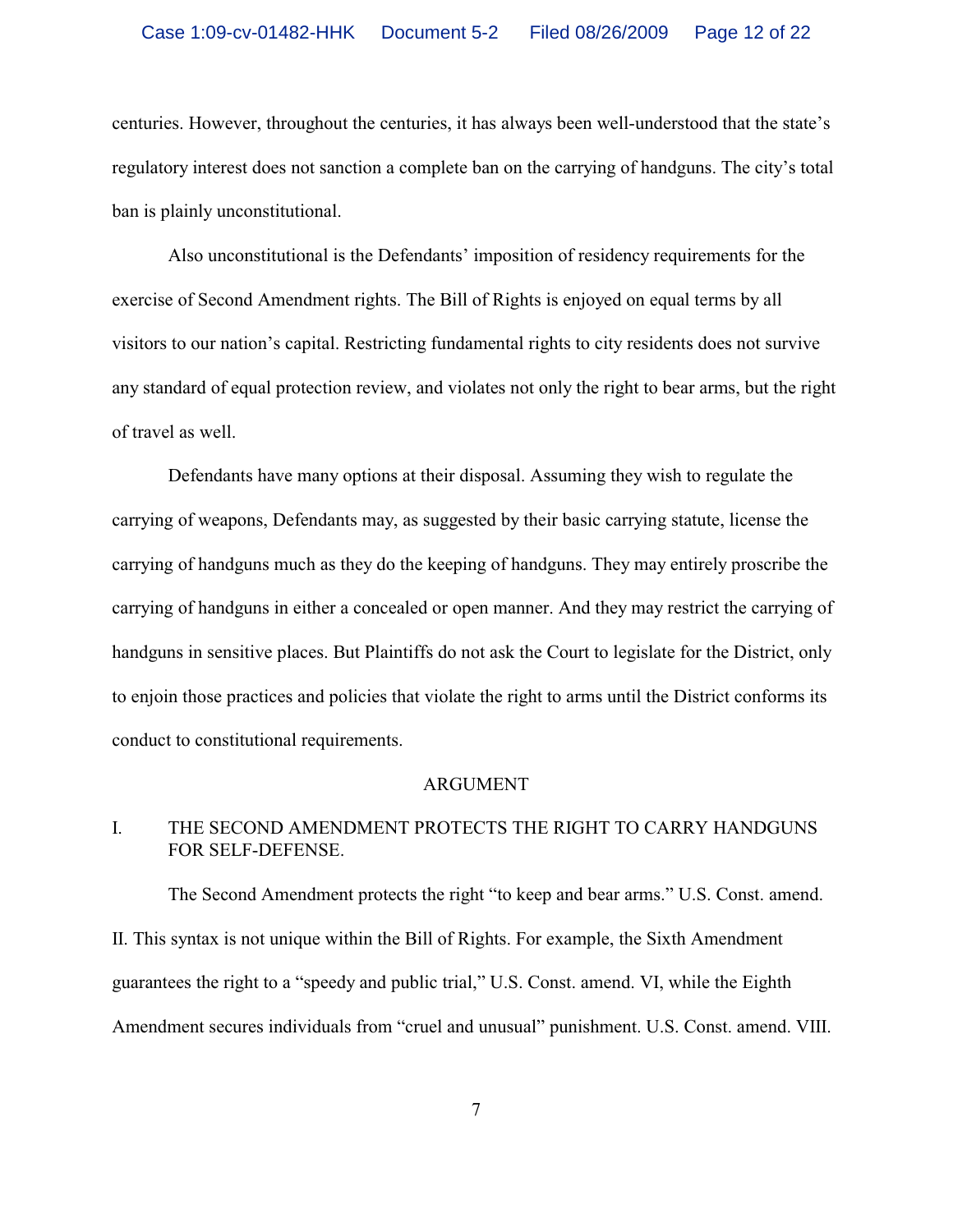Just as the Sixth Amendment does not sanction secret, speedy trials or public, slow trials, and the Eighth Amendment does not allow the usual practice of torture, the Second Amendment's reference to "keep and bear" refers to two distinct concepts.

The Supreme Court confirmed as much, rejecting the argument that "keep and bear arms" was a unitary concept referring only to a right to possess weapons in the context of military duty. "At the time of the founding, as now, to 'bear' meant to 'carry.'" *District of Columbia* v. *Heller*, 128 S. Ct. 2783, 2793 (2008) (citations omitted). To "bear arms," as used in the Second Amendment, is to "wear, bear, or carry . . . upon the person or in the clothing or in a pocket, for the purpose . . . of being armed and ready for offensive or defensive action in a case of conflict with another person." *Heller*, 128 S. Ct. at 2793 (quoting *Muscarello* v. *United States*, 524 U.S. 125, 143 (1998) (Ginsburg, J., dissenting); BLACK's LAW DICTIONARY 214 (6<sup>th</sup> Ed. 1998)); *see also Heller*, 128 S. Ct. at 2804 ("the Second Amendment right, protecting only individuals' liberty to keep *and carry* arms . . ."), at 2817 ("the right to keep *and carry* arms") (emphasis added).

Having defined the Second Amendment's language as including a right to "carry" guns for self-defense, the Supreme Court helpfully noted several exceptions that prove the rule. Explaining that this right is "not unlimited," in that there is no right to "carry any weapon" whatsoever in any manner whatsoever and for whatever purpose," *Heller*, 128 S. Ct. at 2816 (citations omitted), the Court confirmed that there is a right to carry at least some weapons, in some manner, for some purpose. The Supreme Court then listed as "presumptively lawful," *Heller*, 128 S. Ct. at 2817 n.26, "laws forbidding the carrying of firearms in sensitive places," *id.*, at 2817, confirming both that such "presumptions" may be overcome in appropriate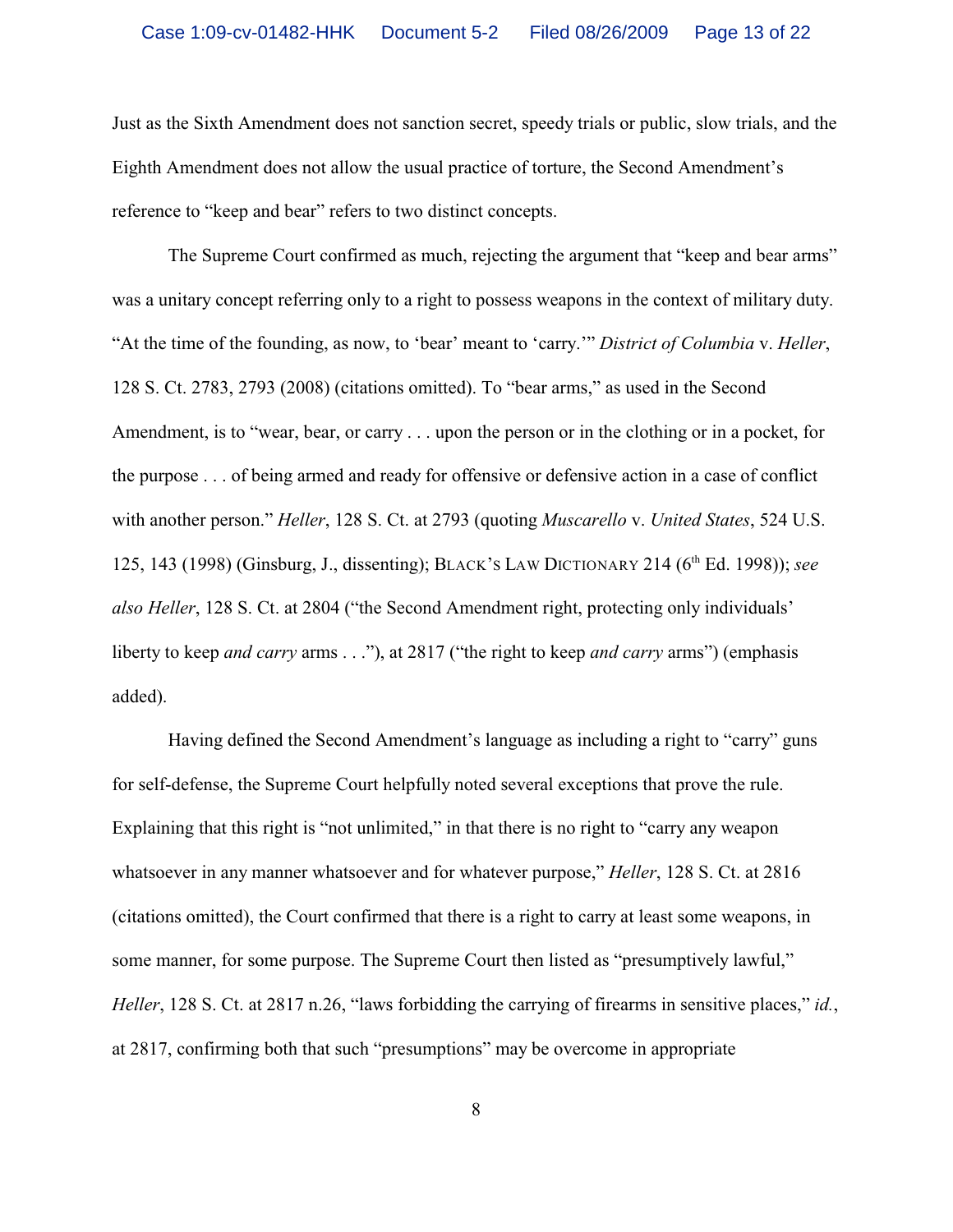circumstances, and that carrying bans are *not* presumptively lawful in non-sensitive places.

The dissenting justices in *Heller* appeared to acknowledge that the decision protected the public carrying of handguns:

Given the presumption that most citizens are law abiding, and the reality that the need to defend oneself may suddenly arise in a host of locations outside the home, I fear that the District's policy choice may well be just the first of an unknown number of dominoes to be knocked off the table.

*Heller*, 128 S. Ct. at 2846 (Stevens, J., dissenting). The *Heller* majority sharply disagreed with the dissenters on numerous points, but remained silent with respect to that observation.

In upholding the right to carry a handgun under the Second Amendment, the *Heller* court broke no new ground. As early as 1846, Georgia's Supreme Court, applying the Second Amendment, quashed an indictment for the carrying of a handgun that failed to allege whether the handgun was being carried in a constitutionally-protected manner. *Nunn* v. *State*, 1 Ga. 243, 251 (1846); *see also In re Brickey*, 70 P. 609 (Idaho 1902) (Second Amendment right to carry handgun). Numerous state constitutional right to arms provision have likewise been interpreted as securing the right to carry a gun in public, albeit often, to be sure, subject to some regulation. *See*, *e.g. Kellogg* v. *City of Gary*, 562 N.E.2d 685 (Ind. 1990); *State ex rel. City of Princeton* v. *Buckner*, 377 S.E.2d 139 (W. Va. 1988); *City of Las Vegas* v. *Moberg*, 485 P.2d 737 (N.M. Ct. App. 1971); *State* v. *Kerner*, 107 S.E. 222 (N.C. 1921); *State* v. *Rosenthal*, 55 A. 610 (Vt. 1903) (striking down ban on concealed carry); *Andrews* v. *State*, 50 Tenn. 165 (1871); *see also State* v. *Delgado*, 692 P.2d 210 (Or. 1984) (right to carry a switchblade knife).

The right to bear arms is not abrogated by recognition of its well-established regulation. To the contrary, precedent approving of the government's ability to regulate the carrying of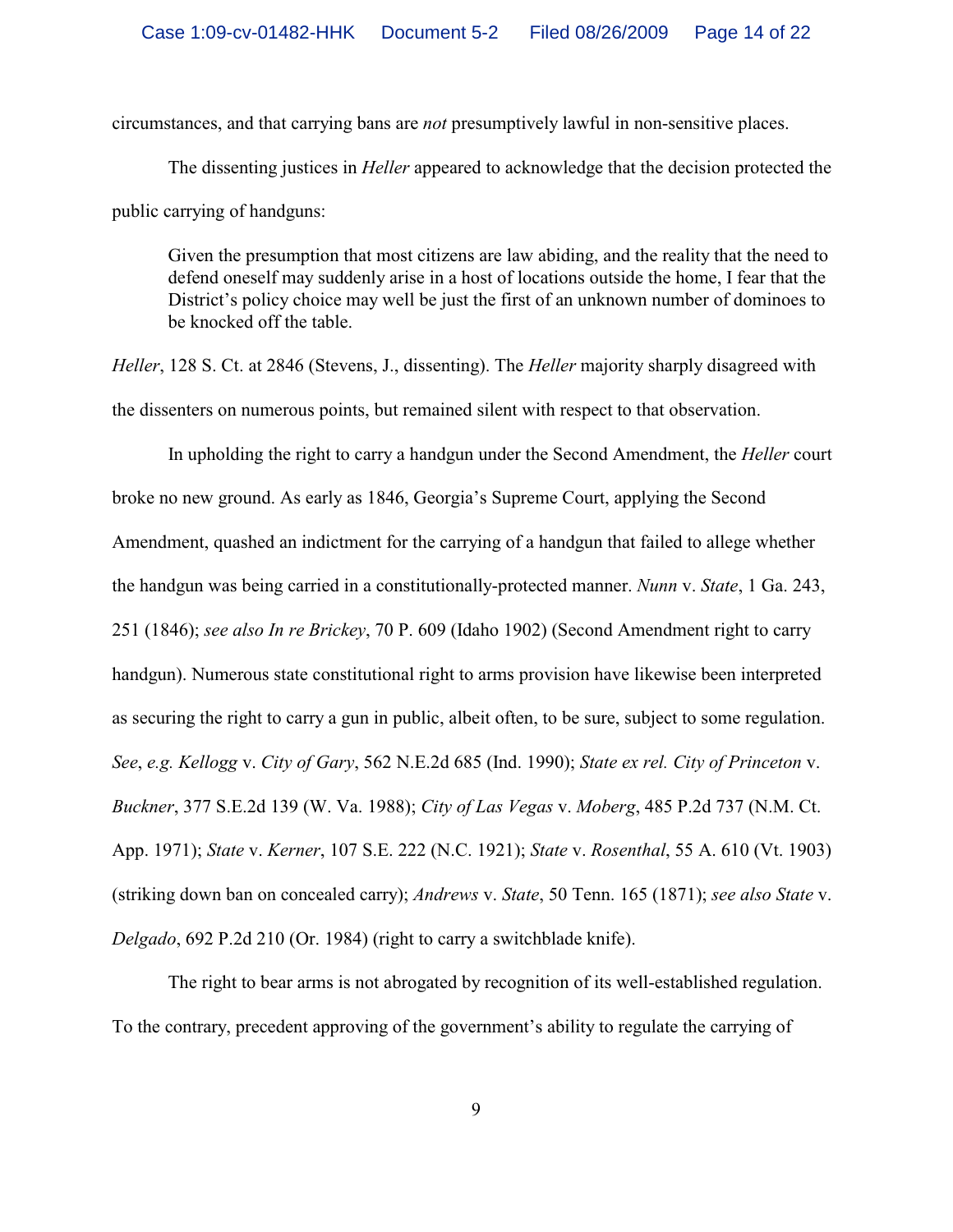handguns forcefully confirms the general rule to which it establishes exceptions. Traditionally, "the right of the people to keep and bear arms (Article 2) is not infringed by laws prohibiting the carrying of *concealed* weapons . . . ." *Robertson* v. *Baldwin*, 165 U.S. 275, 281-82 (1897)

(emphasis added). But more recently, the Supreme Court has suggested that such bans are only

"presumptively" constitutional. *Heller*, 128 S. Ct. at 2817 n.26 (emphasis added).

Surveying the history of concealed carry prohibitions, it appears time and again that such laws have always been upheld as mere regulations of the manner in which arms are carried – with the understanding that a complete ban on the carrying of handguns is unconstitutional.

*Heller* discussed, with approval, four state supreme court opinions that referenced this conditional rule. *See Heller*, 128 S. Ct. at 2818 (discussing *Nunn*, *supra*, 1 Ga. 243; *Andrews, supra*, 50 Tenn. 165; and *State* v. *Reid*, 1 Ala. 612, 616-17 (1840)) and 128 S. Ct. at 2809 (citing *State* v. *Chandler*, 5 La. Ann. 489, 490 (1850)). In *Reid*, upholding a ban on the carrying of concealed weapons, Alabama's high court explained:

We do not desire to be understood as maintaining, that in regulating the manner of bearing arms, the authority of the Legislature has no other limit than its own discretion. A statute which, under the pretence of regulating, amounts to a destruction of the right, or which requires arms to be so borne as to render them wholly useless for the purpose of defense, would be clearly unconstitutional. But a law which is merely intended to promote personal security, and to put down lawless aggression and violence, and to this end prohibits the wearing of certain weapons in such a manner as is calculated to exert an unhappy influence upon the moral feelings of the wearer, by making him less regardful of the personal security of others, does not come in collision with the Constitution.

*Reid*, 1 Ala. at 616-17.

The *Nunn* court followed *Reid*, and quashed an indictment for publicly carrying a pistol

for failing to specify how the weapon was carried: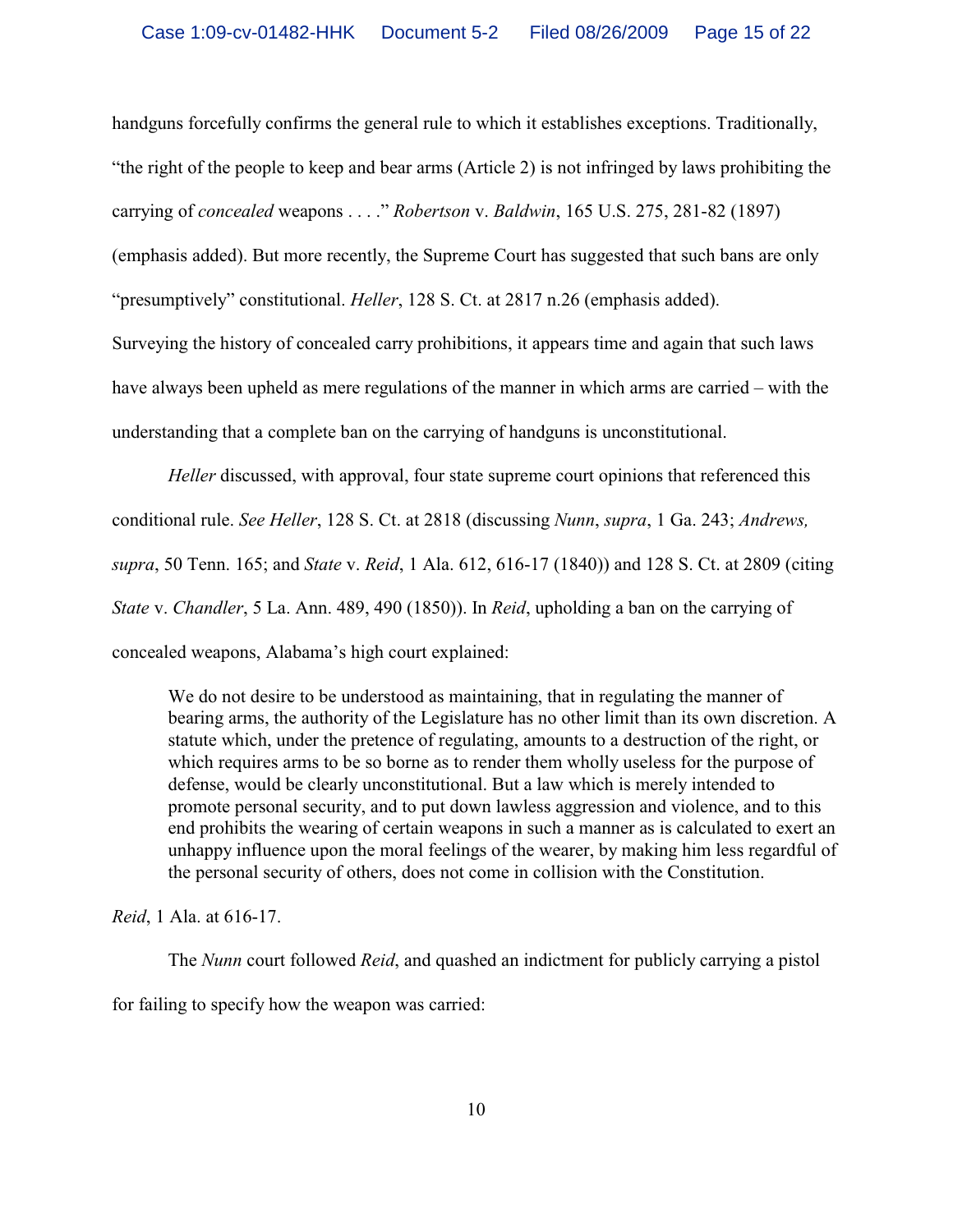so far as the act . . . seeks to suppress the practice of carrying certain weapons *secretly*, that it is valid, inasmuch as it does not deprive the citizen of his *natural* right of selfdefence, or of his constitutional right to keep and bear arms. But that so much of it, as contains a prohibition against bearing arms *openly*, is in conflict with the Constitution, and *void*.

*Nunn*, 1 Ga. at 251 (emphasis original).

*Andrews* presaged *Heller* by finding that a revolver was a protected arm under the state

constitution's Second Amendment analog. It therefore struck down as unconstitutional the

application of a ban on the carrying of weapons to a man carrying a revolver, declaring:

If the Legislature think proper, they may by a proper law regulate the carrying of this weapon publicly, or abroad, in such a manner as may be deemed most conducive to the public peace, and the protection and safety of the community from lawless violence. We only hold that, as to this weapon, the prohibition is too broad to be sustained.

*Andrews*, 165 Tenn. at 187-88.<sup>1</sup>

Finally, in *Chandler,* 

the Louisiana Supreme Court held that citizens had a right to carry arms openly: "This is the right guaranteed by the Constitution of the United States, and which is calculated to incite men to a manly and noble defence of themselves, if necessary, and of their country, without any tendency to secret advantages and unmanly assassinations."

*Heller*, 128 S. Ct. at 2809 (quoting *Chandler*, 5 La. Ann. at 490).

The legal treatises relied upon by the *Heller* court explained the rule succinctly. For

supporting the notion that concealed carrying may be banned, *Heller* further cites to THE

AMERICAN STUDENTS' BLACKSTONE, 84 n.11 (G. Chase ed. 1884). *Heller*, 128 S. Ct. at 2816.

Here is what that source provides:

<sup>&</sup>lt;sup>1</sup> Andrews appeared to abrogate in large part *Aymette v. State*, 21 Tenn. 154 (1840), upholding the prohibition on the concealed carry of daggers. But even *Aymette*, which found a state right to bear arms limited by a military purpose, deduced from that interpretation that the right to bear arms protected the open carrying of arms. *Aymette*, 21 Tenn. at 160-61.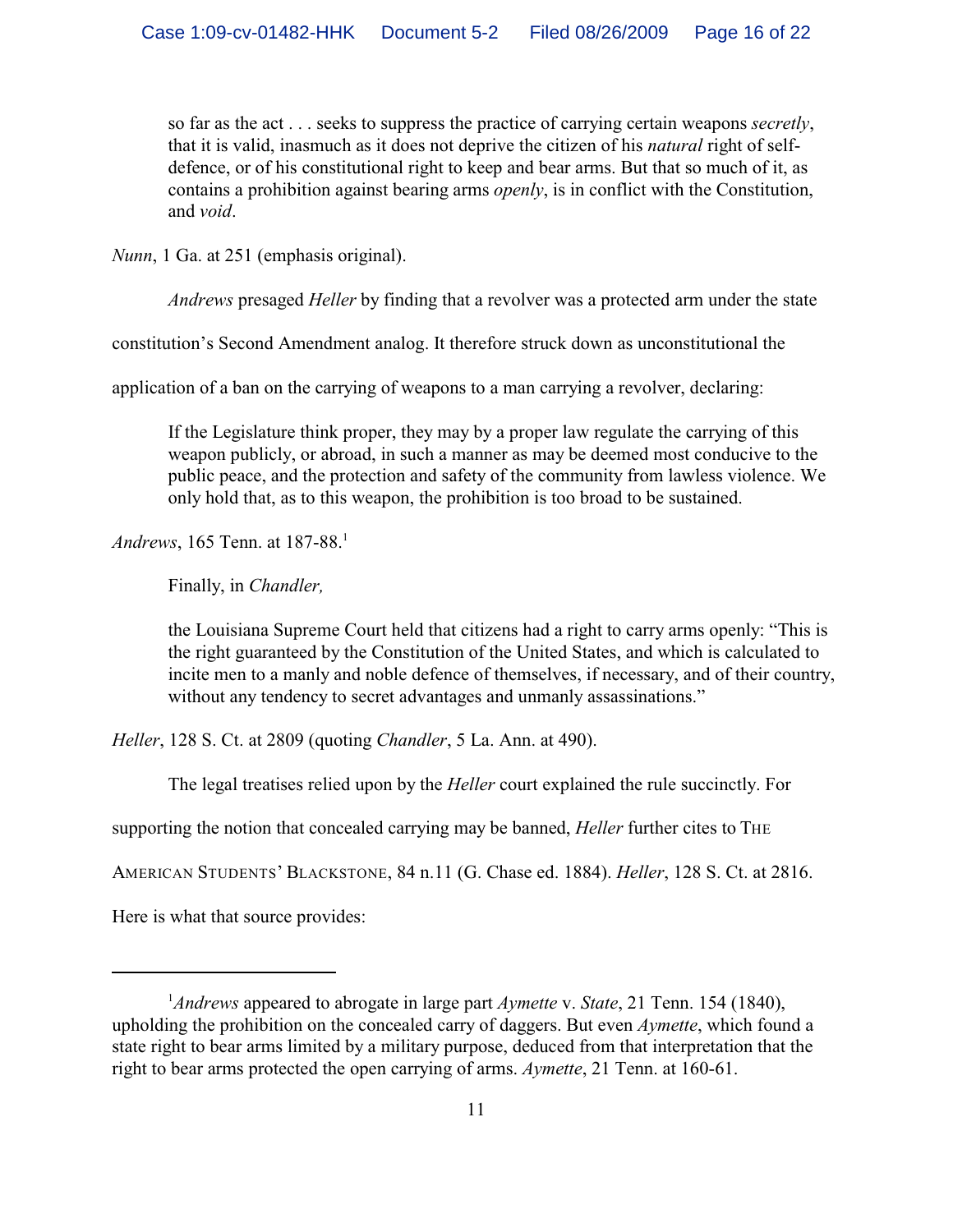[I]t is generally held that statutes prohibiting the carrying of *concealed* weapons are not in conflict with these constitutional provisions, since they merely forbid the carrying of arms in a particular manner, which is likely to lead to breaches of the peace and provoke to the commission of crime, rather than contribute to public or personal defence. In some States, however, a contrary doctrine is maintained.

Exh. D, AMERICAN STUDENTS' BLACKSTONE, 84 n.11 (emphasis original). This understanding survives today. *See, e.g. In re Application of McIntyre*, 552 A.2d 500, 501 n.1 (Del. Super. 1988) ("'the right to keep and bear arms' does not of necessity require that such arms may be kept concealed").

It is important, then, to recall that (1) the Supreme Court's definition of "bear arms" as that language is used in the Second Amendment includes the concealed carrying of handguns: "wear, bear, or carry . . . *in the clothing or in a pocket* . . ." *Heller*, 128 S. Ct. at 2793 (citations omitted) (emphasis added); (2) the legality of bans on concealed carrying is only "presumptive," *Heller*, 128 S. Ct. at 2817 n.26, and (3) the cases supporting concealed carry prohibition explain that no abrogation of the right to carry arms is effected because open carrying is still permitted.

Legislatures might well prefer one form of carrying over another. Precedent relied upon by *Heller* reveals an ancient suspicion of weapons concealment where social norms viewed the wearing of arms as virtuous. But today, the open carrying of a handgun may be mistakenly viewed as provocative or alarming by segments of the population unfamiliar with firearms. *See* Eugene Volokh, *Implementing the Right to Keep and Bear Arms for Self-Defense: An Analytic Framework and a Research Agenda*, 56 UCLA L. Rev. 1443, 1523 (2009). Mandating that carried handguns be concealed is not unusual, and has been adopted by some jurisdictions where the public acceptance of gun rights is relatively high. For example, in Texas, where concealed handgun permits are readily available on a "shall issue" basis, Tex. Gov't Code § 411.177(a), a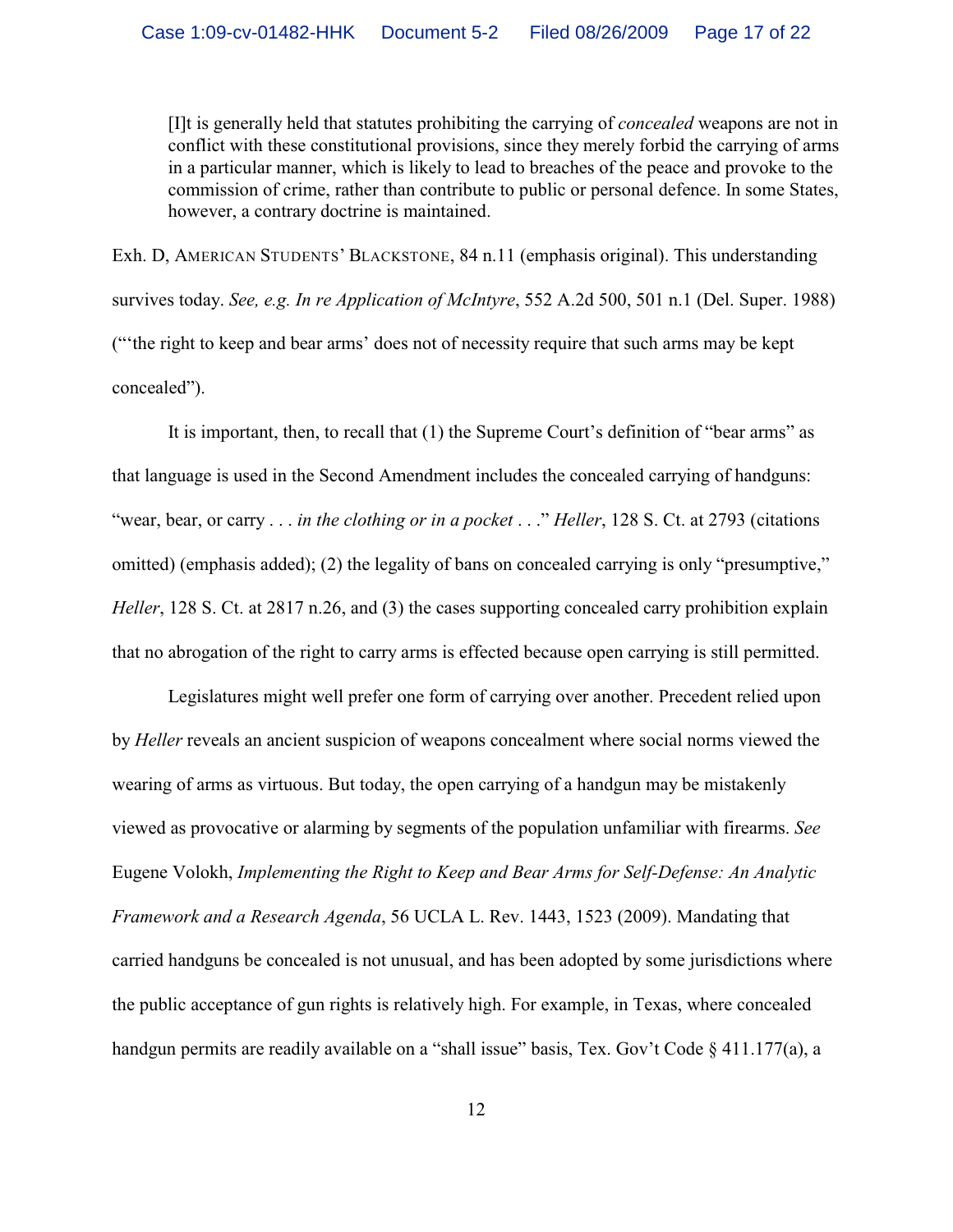permit holder who "intentionally fails to conceal the handgun" commits a misdemeanor. Tex. Penal Code § 46.035(a). *Heller*'s recognition of a right to carry a handgun does not compel government officials to allow the carrying of handguns in a manner they understandably perceive may cause needless public alarm, so long as a more socially-conducive option exists to allow people to exercise the right to bear arms.<sup>2</sup>

Thus, Plaintiffs enjoy an individual Second Amendment right to carry a handgun for purposes of self-defense. Plaintiffs make no claim for a right to carry *concealed* handguns, any more than they claim a right to carry handguns openly. The right is merely to carry handguns for self-defense, and as the precedent makes clear, either mode of carrying, open or concealed, satisfies the interest in self-defense.

Notably, the District's relevant laws here do not make any distinction between concealed and open carry. Section 7-2502.02(a)(4)'s registration limitation addresses the one permitted use of handguns – home self-defense – to the exclusion of any mode of public carry. And Section 22- 4504(a)'s prohibition on the carrying of handguns without a license speaks to those carrying a handgun "either openly or concealed on or about their person." The District's law is functionally no different than those repeatedly struck down with *Heller*'s approval. It plainly effects a complete prohibition on the right to bear arms of the sort unequivocally forbidden by the Second Amendment.

The District appears to express a preference for concealed over open carrying. *See* D.C. <sup>2</sup> Code § 22-4505(b) (retired police officers may carry concealed weapons).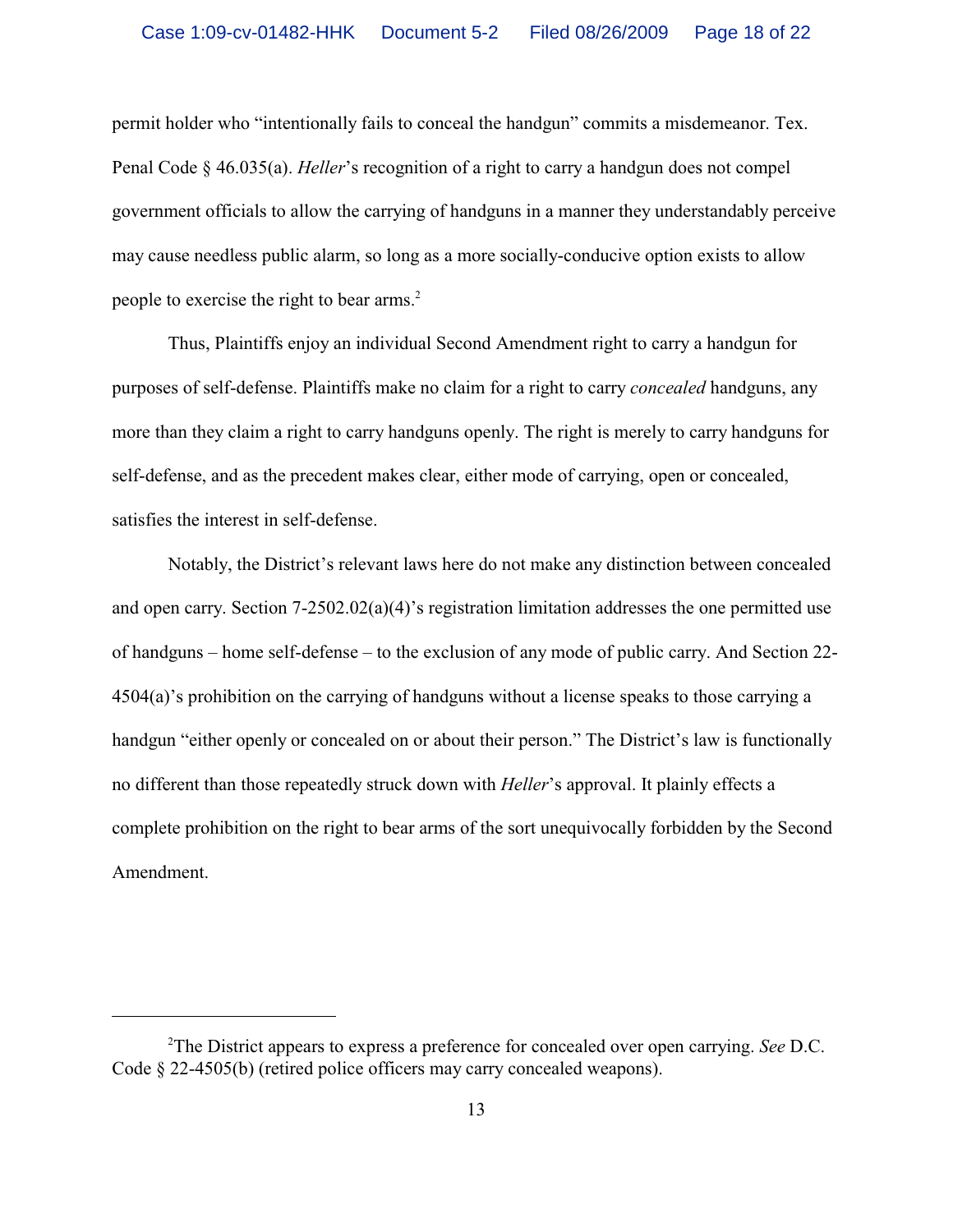#### II. THE RIGHT TO BEAR ARMS MAY NOT BE CONDITIONED UPON RESIDENCE.

## A. Defendants' Residence-Based Discrimination Violates The Right To Equal Protection.

The Fifth Amendment's Due Process Clause has long been understood to bind the District of Columbia to standards of equal protection. *Bolling* v. *Sharpe*, 347 U.S. 497, 499 (1954). "Equal protection analysis in the Fifth Amendment area is the same as that under the Fourteenth Amendment." *Buckley* v. *Valeo*, 424 U.S. 1, 93 (1976) (citations omitted). The Equal Protection Clause "is essentially a direction that all person similarly situated should be treated alike." *City of Cleburne* v. *Cleburne Living Center*, 473 U.S. 432, 439 (1985) (citation omitted).

Strict scrutiny applies to government classifications that "impinge on personal rights protected by the Constitution." *Id.*, 473 U.S. at 440 (citations omitted). "[W]here fundamental rights and liberties are asserted under the Equal Protection Clause, classifications which might invade or restrain them must be closely scrutinized and carefully confined." *Harper* v. *Virginia Board of Elections*, 383 U.S. 663, 670 (1966).

The Supreme Court has made clear that the rational basis test "could not be used to evaluate the extent to which a legislature may regulate a specific, enumerated right, be it the freedom of speech, the guarantee against double jeopardy, the right to counsel, *or the right to keep and bear arms*." *Heller*, 128 S. Ct. at 2818 n.27 (citing *United States* v. *Carolene Products Co.*, 304 U.S. 144, 152, n. 4 (1938)) (emphasis added). "[I]t remains certain that the federal government may not restrain the freedom to bear arms based on mere whimsy or convenience." *United States v. Everist*, 368 F.3d 517, 519 n.1 ( $5<sup>th</sup> Cir. 2004$ ).<sup>3</sup> However, where a classification

<sup>&</sup>lt;sup>3</sup>The Fifth Circuit utilizes a version of strict scrutiny to evaluate gun laws under the Second Amendment, permitting regulations that are "limited, narrowly tailored specific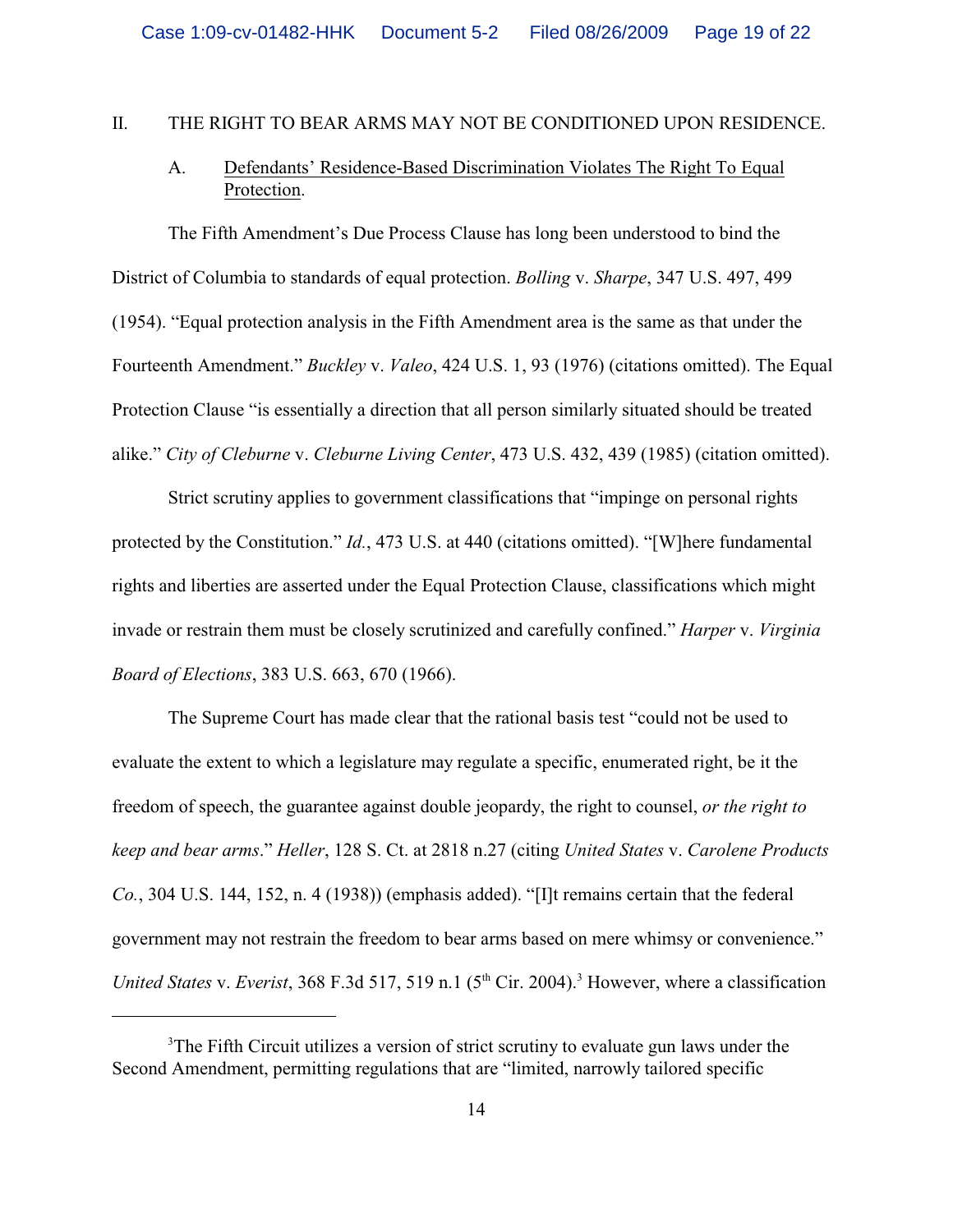plainly fails rational basis review, the Court's analysis need go no further. *Zobel* v. *Williams*, 457 U.S. 55, 60-61 (1982). Even absent a Second Amendment right, the Ninth Circuit held that a California Sheriff's policies regarding the issuance of handgun carry permits may be restrained by the Equal Protection Clause. *Guillory v. County of Orange*, 731 F.2d 1379 (9<sup>th</sup> Cir. 1984).

The District's discrimination against non-residents with respect to Second Amendment rights plainly violates basic tenets of equal protection. The government has no compelling interest in depriving individuals of arms based on their lack of residence. After all, District of Columbia law knows no distinction between residents and non-residents when it comes to the exercise of self-defense. All individuals are entitled to use arms in self-defense on equal terms. Depriving some of the means of doing so makes no sense. Indeed, this distinction could not even survive rational basis review were that the appropriate test. Whatever requirements the government may prescribe for District residents in having arms can be applied equally to nonresidents. Owing to the city's status as the Nation's capital, the District's population tends to be, in any event, relatively transitory. Many Americans pass through the city. Those who stay have the same Second Amendment rights as those passing through.

#### B. Defendants' Residence-Based Discrimination Violates the Right to Travel.

"[D]urational residence laws must be measured by a strict equal protection test: they are unconstitutional unless the State can demonstrate that such laws are necessary to promote a compelling governmental interest." *Dunn* v. *Blumstein*, 405 U.S. 330, 342 (1972) (citations and internal quotation marks omitted). Durational residency requirements have repeatedly been struck

exceptions or restrictions for particular cases that are reasonable and not inconsistent with the right of Americans generally to individually keep and bear their private arms as historically understood in this country." *United States v. Emerson*, 270 F.3d 203, 261 (5<sup>th</sup> Cir. 2001).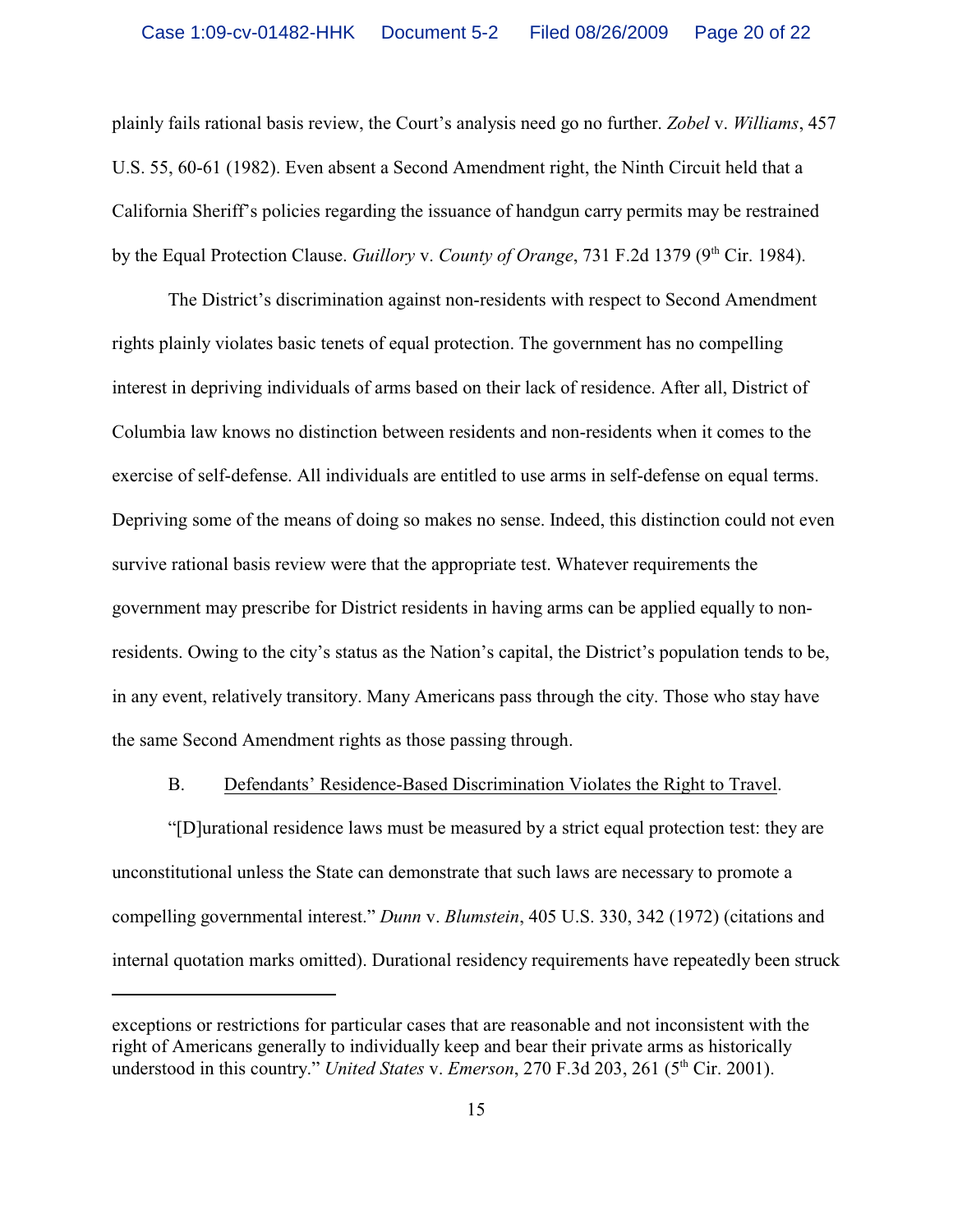down as inconsistent with various manifestations of a right to travel. *Saenz* v. *Roe*, 526 U.S. 489 (1999); *Shapiro* v. *Thompson*, 394 U.S. 618 (1969); *Dunn*, *supra*, 405 U.S. 330. Although it is unclear whether there exists a right to intra-state travel, "the right to *interstate* travel is well established." *Hutchins* v. *District of Columbia*, 188 F.3d 531, 536 (D.C. Cir. 1999) (en banc) (emphasis original) (citations omitted).<sup>4</sup>

 It is well-established that the right to bear arms is constitutionally enumerated makes the matter more egregious, as the exercise of one right cannot be conditioned upon waiver of another. *See, e.g. Apethaker* v. *Secretary of State*, 378 U.S. 500, 507 (1964) (right to travel cannot be conditioned on forfeiture of First Amendment right of association). Requiring District visitors to check their constitutional rights at the border improperly burdens the right to travel.

#### **CONCLUSION**

The District's complete ban on the carrying of handguns in public is plainly not constitutional. Neither is the District's complete ban on possession of handguns by non-residents.

Plaintiffs are plainly entitled to summary judgment. The Court should enjoin Defendants from barring gun registration by non-residents, enforcing the home limitations of D.C. Code § 7- 2502.02(a)(4), and enforcing D.C. Code § 22-4504(a) until such time as the District of Columbia adopts a licensing mechanism consistent with constitutional standards enabling people to exercise the Second Amendment right to bear arms.

<sup>&</sup>lt;sup>4</sup>A right of intrastate travel might be gleaned from the operation of other rights. *See, e.g. Mills* v. *District of Columbia,* 571 F.3d 1304, (D.C. Cir. 2009) ("[i]t cannot be gainsaid that citizens have a right to drive upon the public streets of the District of Columbia or any other city absent a constitutionally sound reason for limiting their access") (suspicionless police checkpoints violate Fourth Amendment).